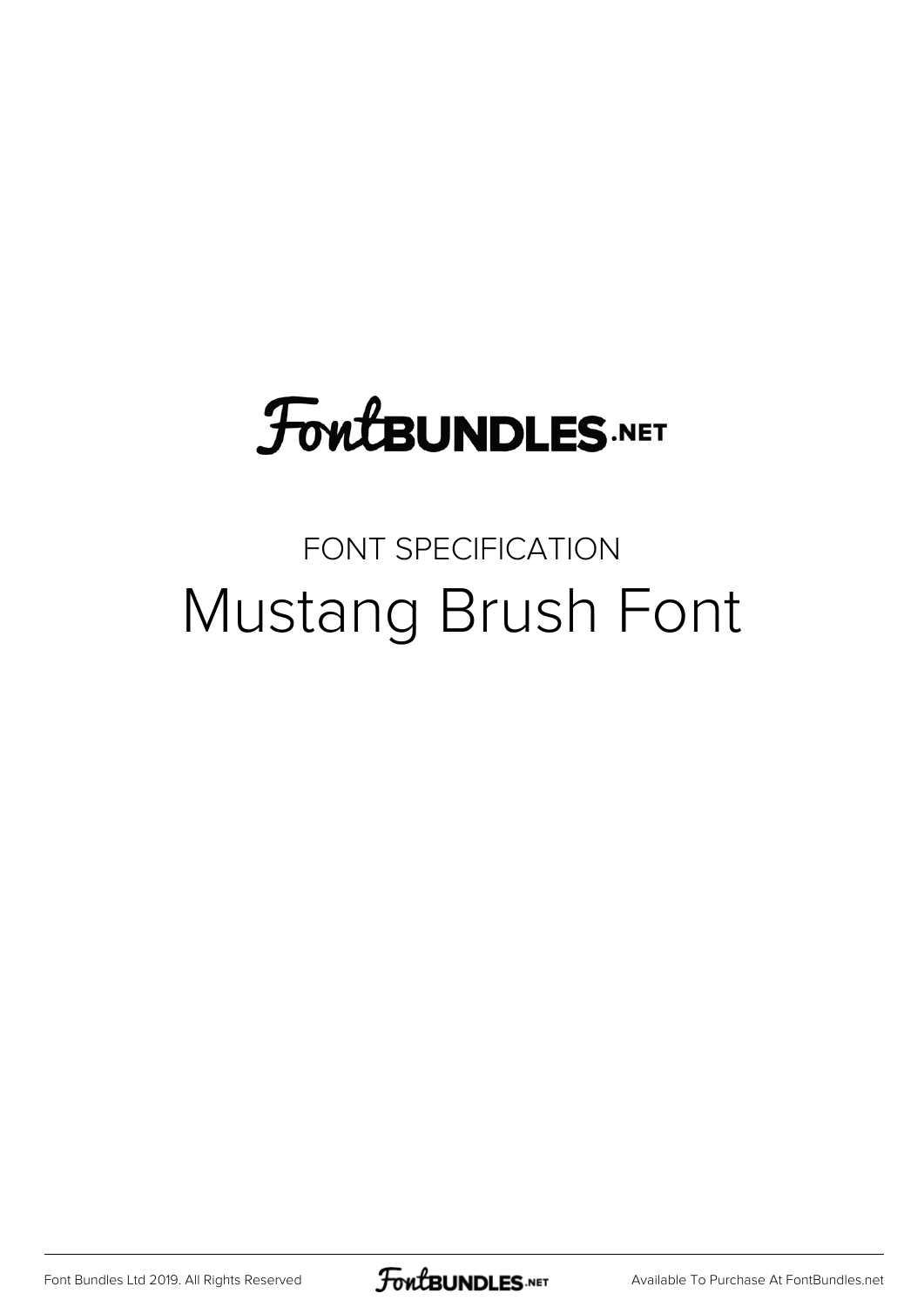#### Mustang brush - Regular

**Uppercase Characters** 

ABCQEFGHIJKLNOOBQRST  $U\sqrt{2}W\sqrt{2}V$ 

Lowercase Characters

vbcdefghijklmvopgrstvvdxyz

**Numbers** 

0123456789

Punctuation and Symbols

 $1''$  # \$ % & ' ( ) \* + , -<br>
. , < = > ? [ \ ] ^ \_ { | } |  $4\quad \ \ \mathcal{L}\quad \ \ \alpha\quad \ \ \, \frac{\omega}{f}\quad \ \ \, \frac{\omega}{f}\qquad \quad \ \mathcal{O}\quad \ \ \, \alpha\quad \ \ \, \frac{\omega}{f}\qquad \quad \ \mathcal{O}\quad \ \ \, \alpha\quad \ \ \, \frac{\omega}{f}\qquad \quad \ \mathcal{O}\quad \ \ \, \alpha\quad \ \ \, \frac{\omega}{f}\qquad \quad \ \, \mathcal{O}\quad \ \ \, \alpha\quad \ \ \, \frac{\omega}{f}\qquad \quad \ \, \mathcal{O}\quad \ \, \alpha\quad \$ Þ

All Other Glyphs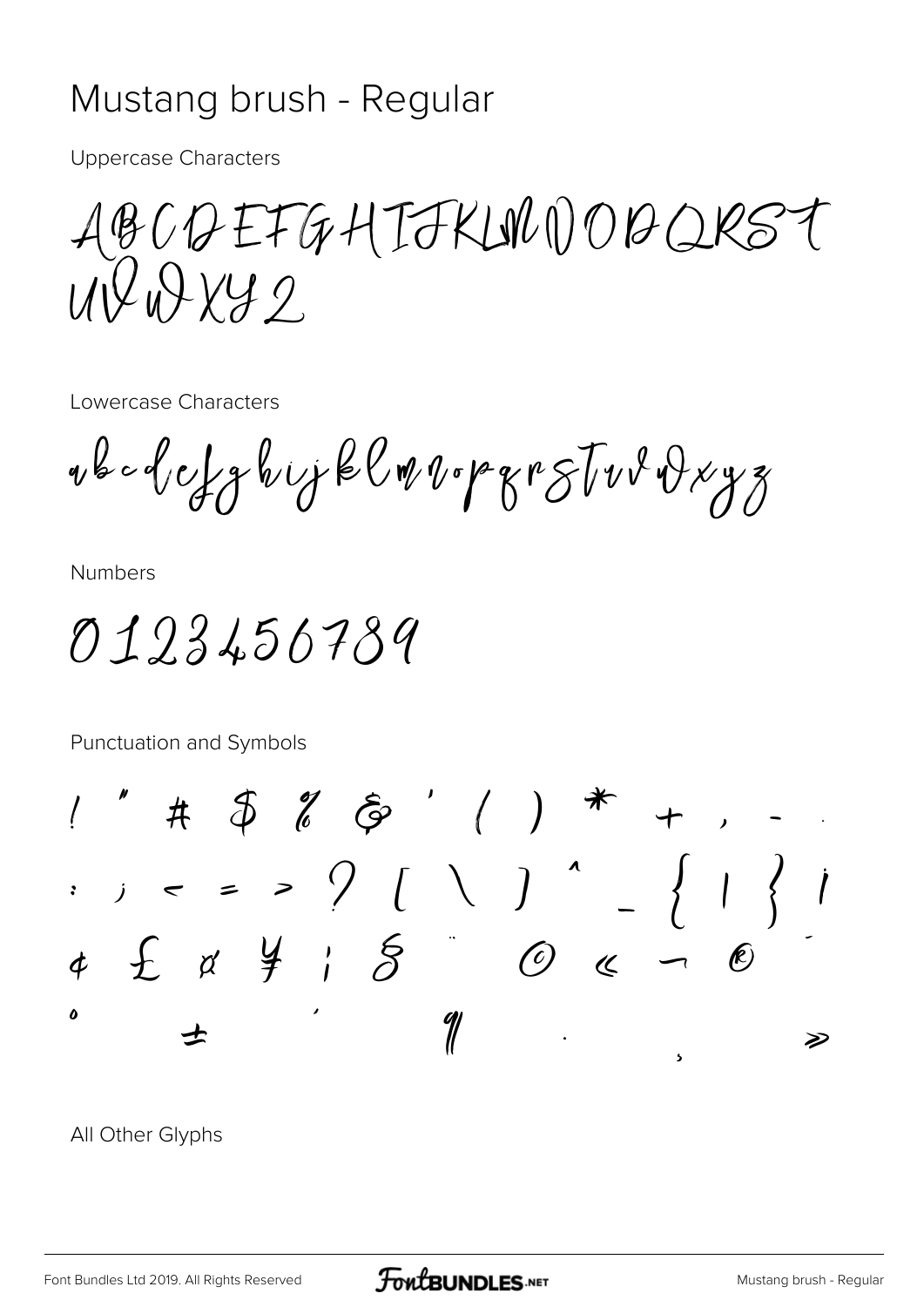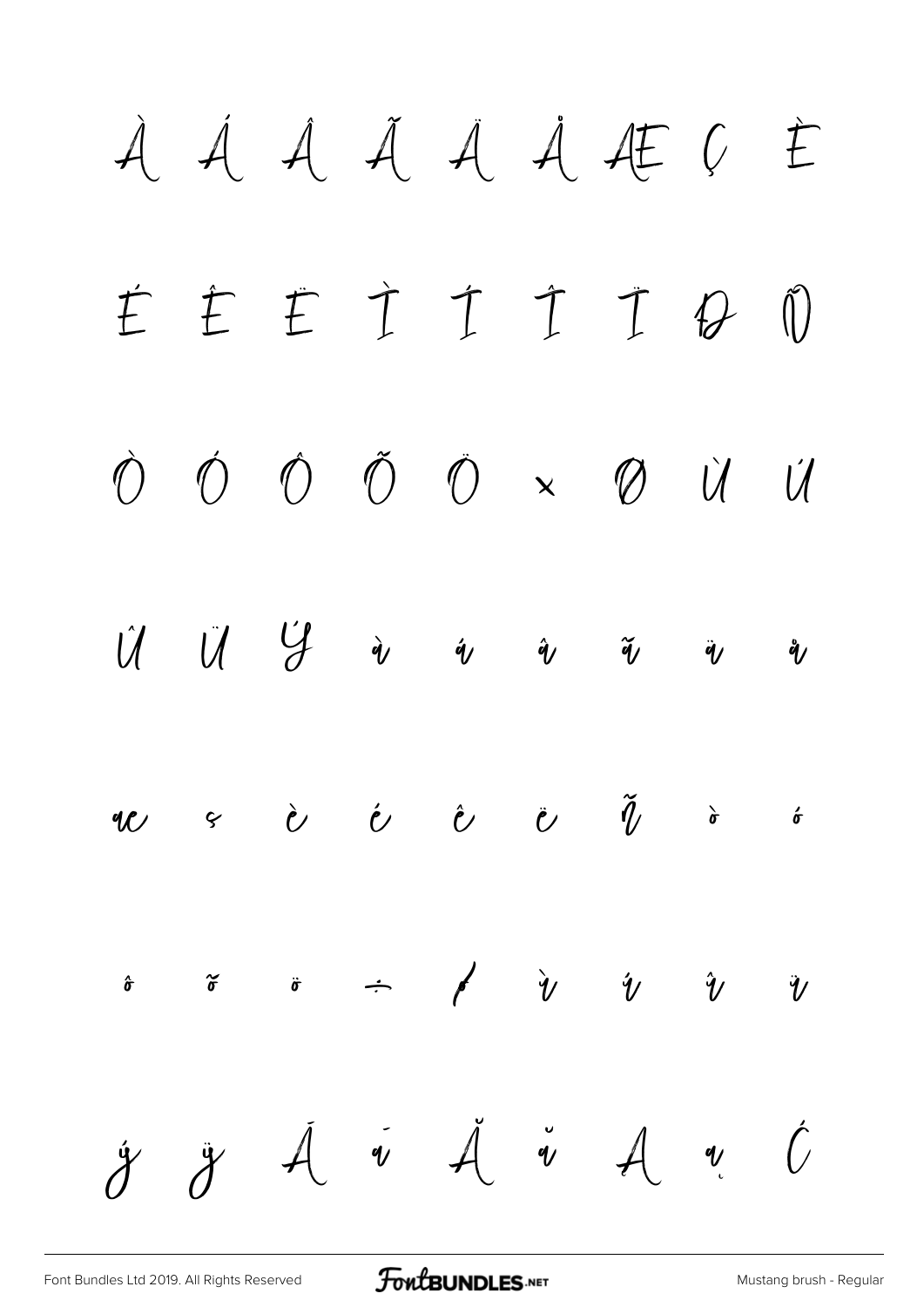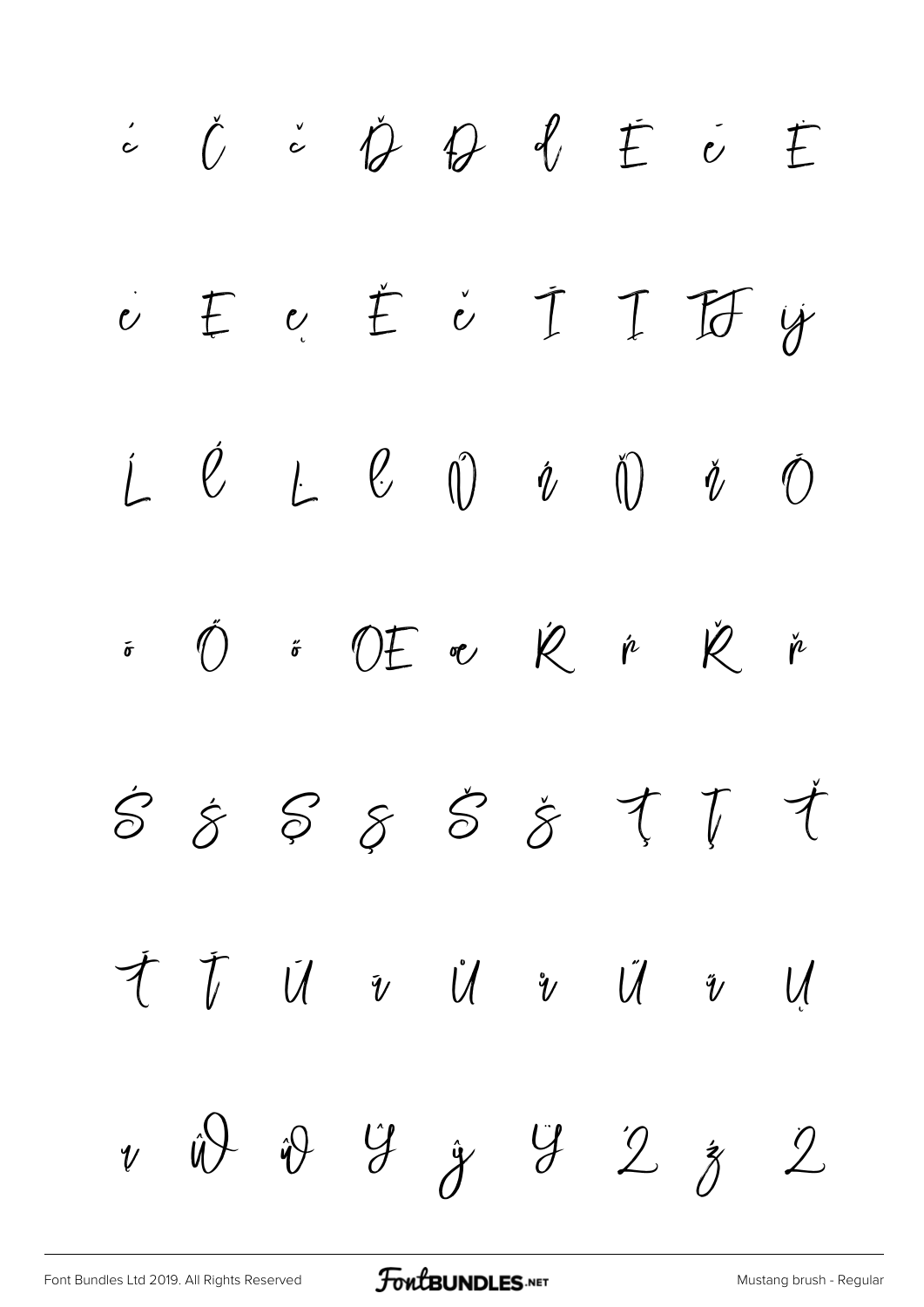$\zeta$   $2\zeta$  $\ddot{y}$   $\ddot{y}$   $\ddot{y}$   $\ddot{y}$   $\ddot{y}$   $\dddot{y}$  $\mathcal{Y}$  – –  $'$  $\overline{\phantom{a}}$  $\mathbf{v}$   $\mathbf{v}$ ' "  $\begin{array}{c}\n\bullet \\
\bullet \\
\bullet\n\end{array}$ † ‡ • … ‰ ‹ › ⁄ € ™ ∂ ∅ ∏ ∑ − √ ∞ ∫ ≈ ≠ ≤ ≥ ◊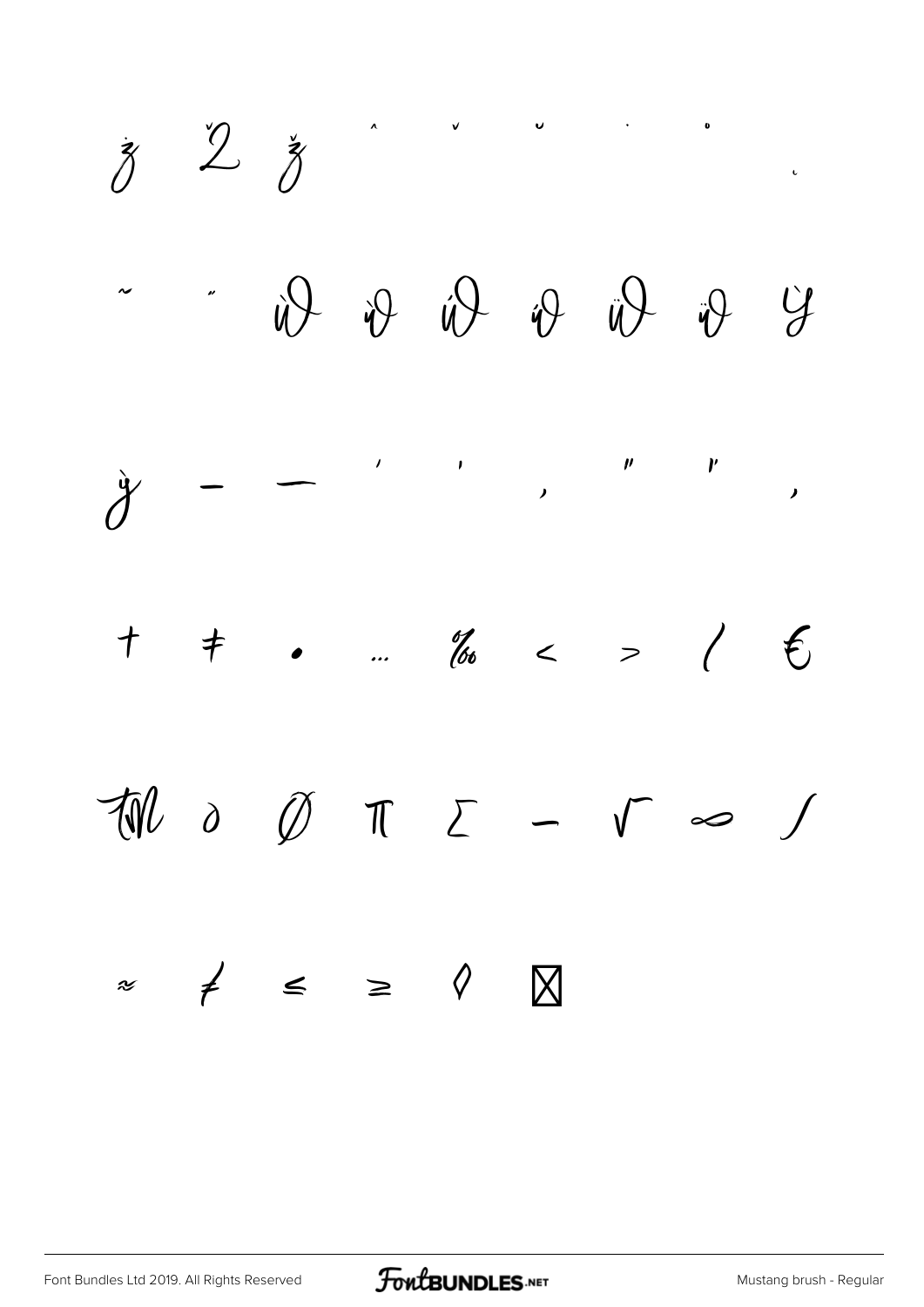#### Mustang brush alt. - Regular

**Uppercase Characters** 

ABCQEFGHIJKLNDOQQRS

Lowercase Characters

rbadefghiykldvopgretvorvyz

**Numbers** 

0123456789

Punctuation and Symbols

 $1''$  #  $\oint$   $\ell$   $\hat{\varphi}$  ' ( ) \* :  $j = 3$  ( )<br>  $j \neq 5$  ( )  $^4$ 4 £ a ¥ ; §  $\mathcal{O}$   $\kappa$ Þ

All Other Glyphs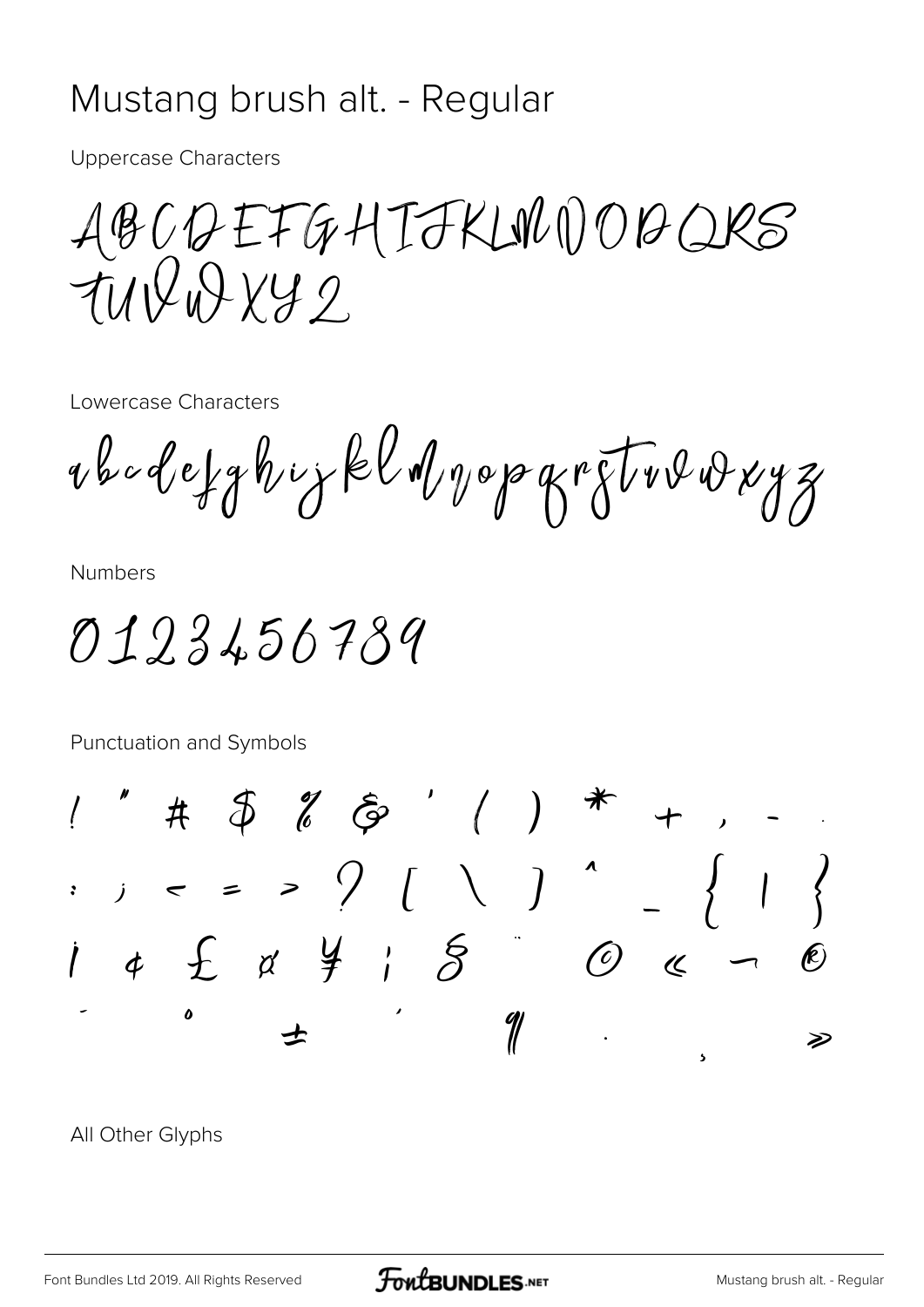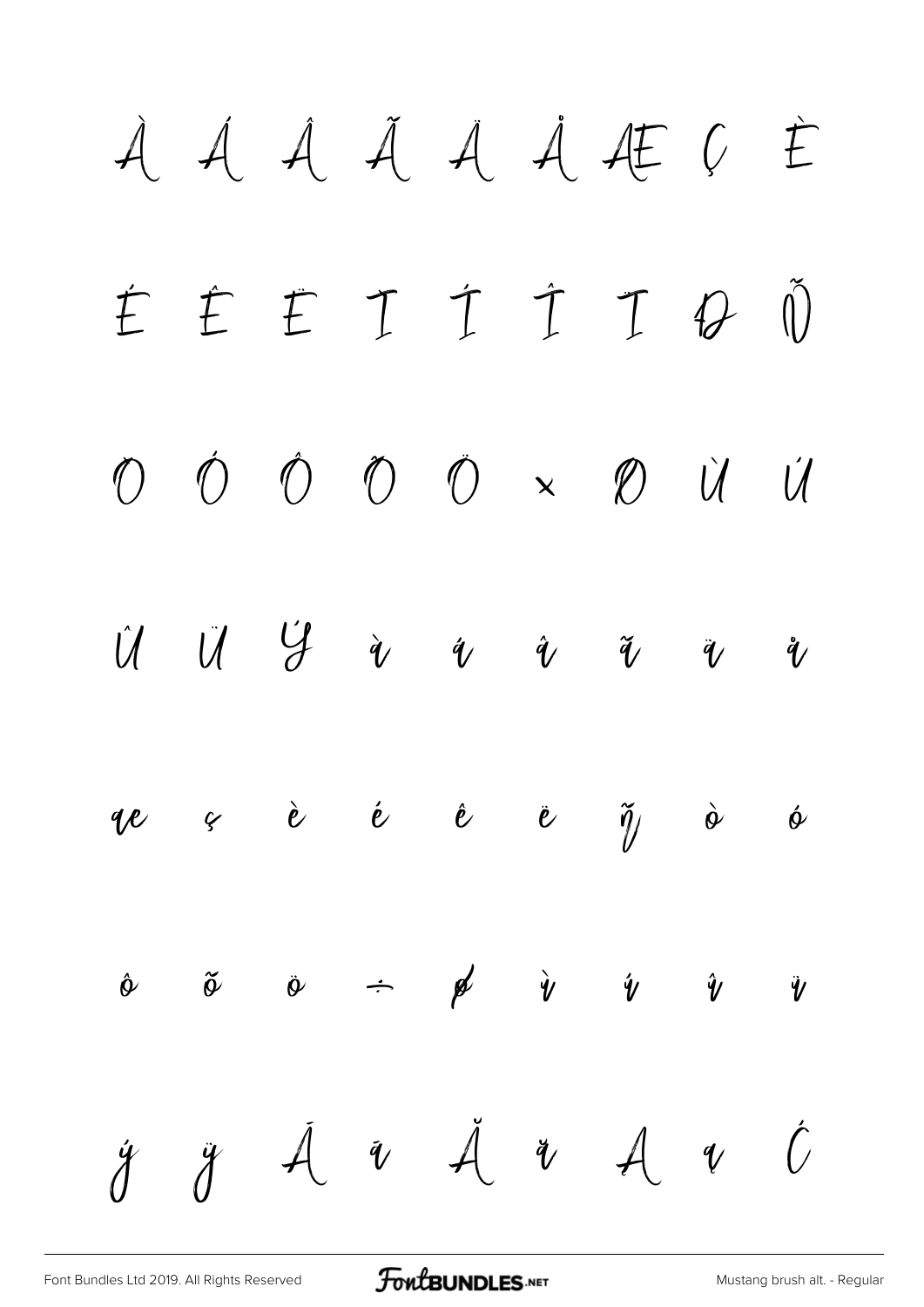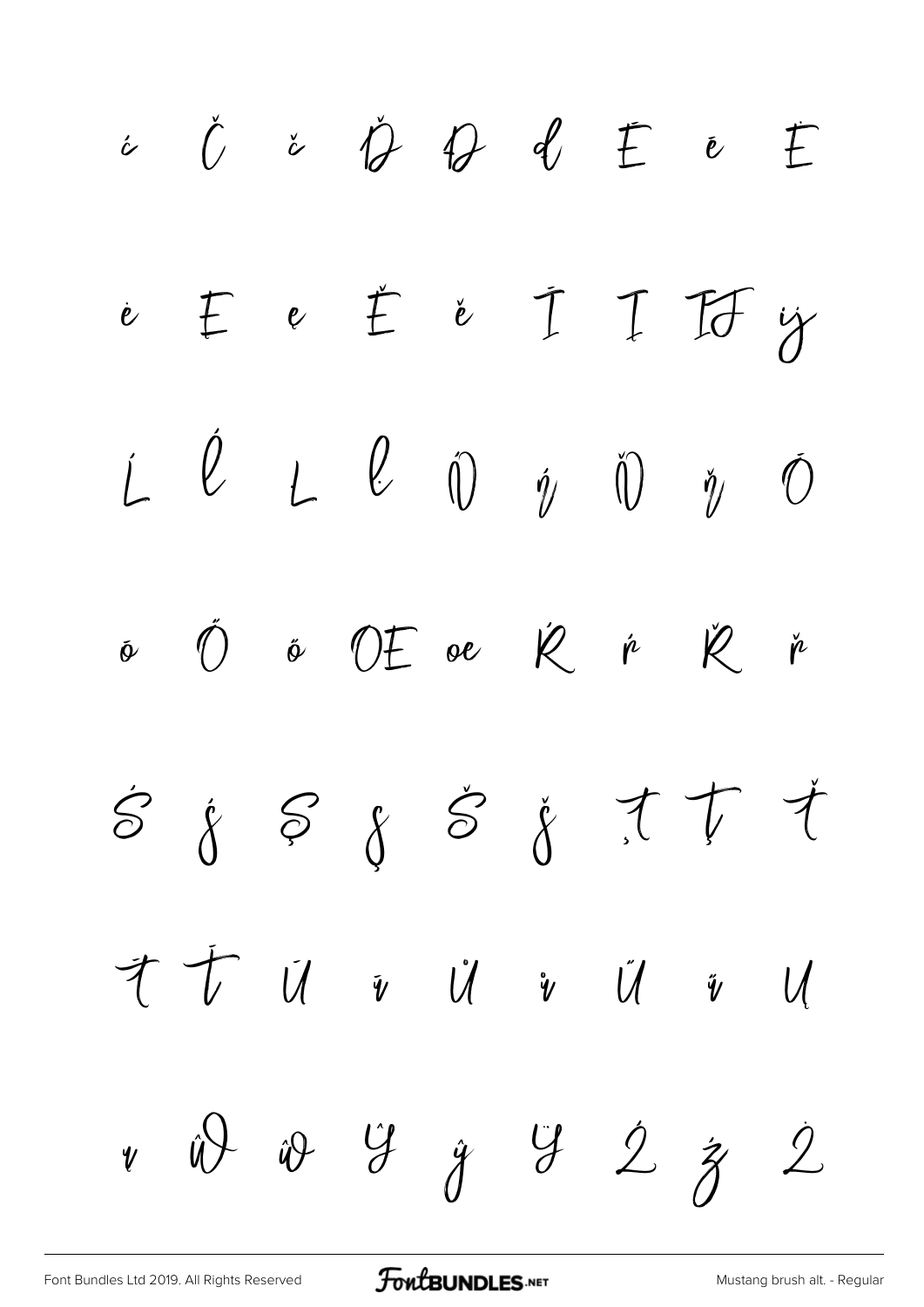$\begin{matrix} z & \zeta & \zeta \end{matrix}$  $\overline{u}$  ,  $\overline{u}$  $\ddot{\phantom{0}}$  $\bigtriangledown \psi \quad \psi \quad \psi \quad \psi \quad \psi$  $\begin{array}{c}\n\bullet \\
\bullet \\
\bullet\n\end{array}$  $\check{\check{\mathcal{J}}}$  $\mathcal{L}$  $\pm$  .  $\frac{d}{dx}$  < >  $\pm$   $\epsilon$  $\mathcal{L}$  $\overline{\mathcal{W}}$  $\partial$   $\emptyset$   $\pi$   $\Sigma$   $\sim$   $\sqrt{ }$   $\infty$  $\int$  $\approx$   $\neq$   $\leq$   $\geq$   $\Diamond$  $\boxtimes$ 

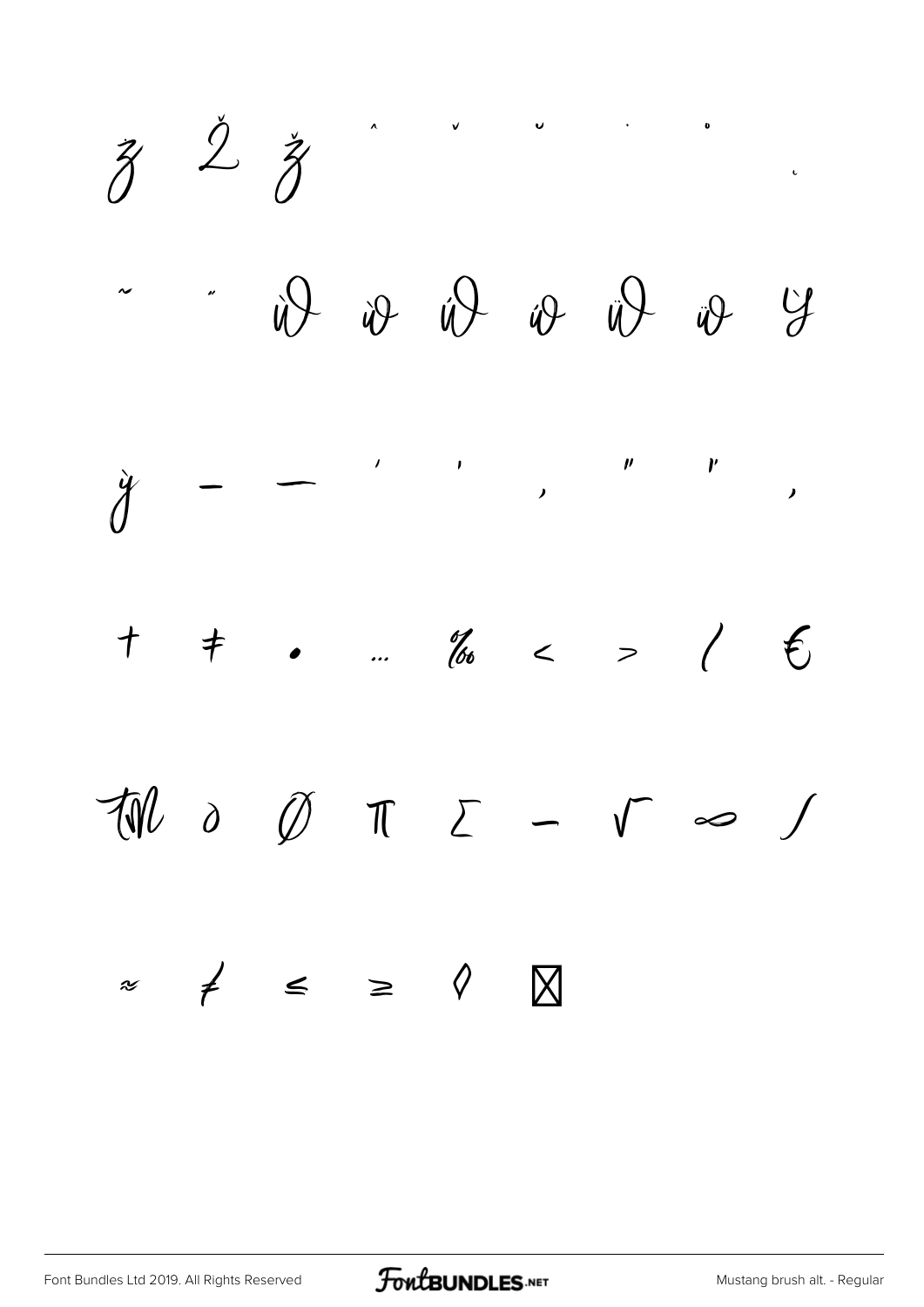#### Mustang Brush Swashes - Regular

Uppercase Characters

|                      | $\mathbf{z}$                                                                                                                                                                                                                                          |  |
|----------------------|-------------------------------------------------------------------------------------------------------------------------------------------------------------------------------------------------------------------------------------------------------|--|
| Lowercase Characters |                                                                                                                                                                                                                                                       |  |
|                      |                                                                                                                                                                                                                                                       |  |
|                      |                                                                                                                                                                                                                                                       |  |
|                      | ⋍                                                                                                                                                                                                                                                     |  |
|                      | <b><i><u> Andrew Commercial Commercial Commercial Commercial Commercial Commercial Commercial Commercial Commercial Commercial Commercial Commercial Commercial Commercial Commercial Commercial Commercial Commercial Commercial Co</u></i></b><br>z |  |
| Numbers              |                                                                                                                                                                                                                                                       |  |

### 0123456789

Punctuation and Symbols